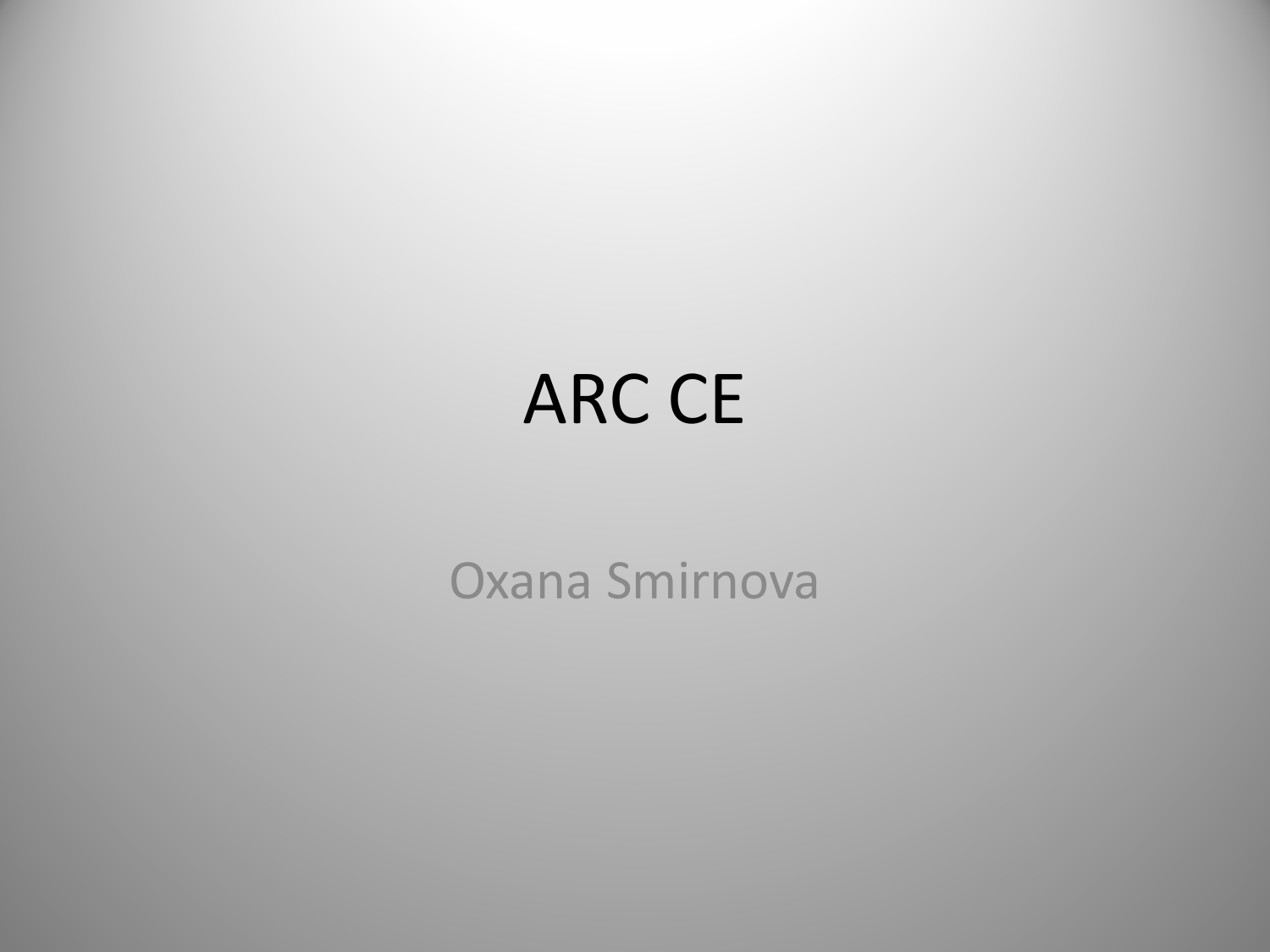# ARC CE key concept: optimized for data-intensive jobs



- All data transfer is done by the CE itself
	- Allows to cache frequently used files
	- Minimizes bandwidth
	- Maximizes WN usage efficiency
	- ARC CE itself is a very complex service
	- Requires high-end storage for cache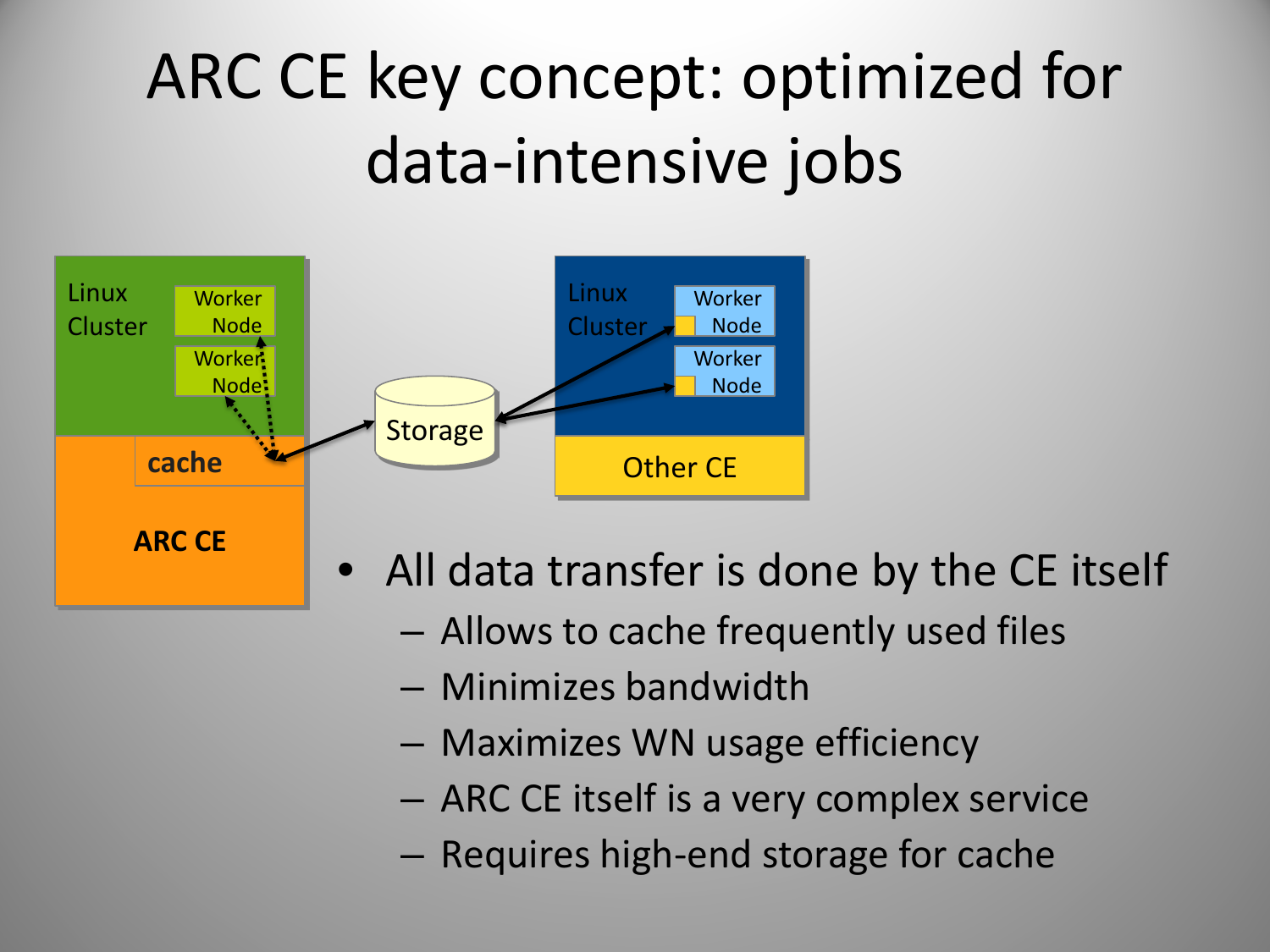### ARC CE components on a (PBS) cluster



- Interfaced to a number of batch systems
	- SLURM, SGE, PBS, LSF, LL, Condor
- ARC CE is a uniform interface: batch system specifics are not exposed
- No ARC component is installed on worker nodes
	- No need, because the CE handles transfers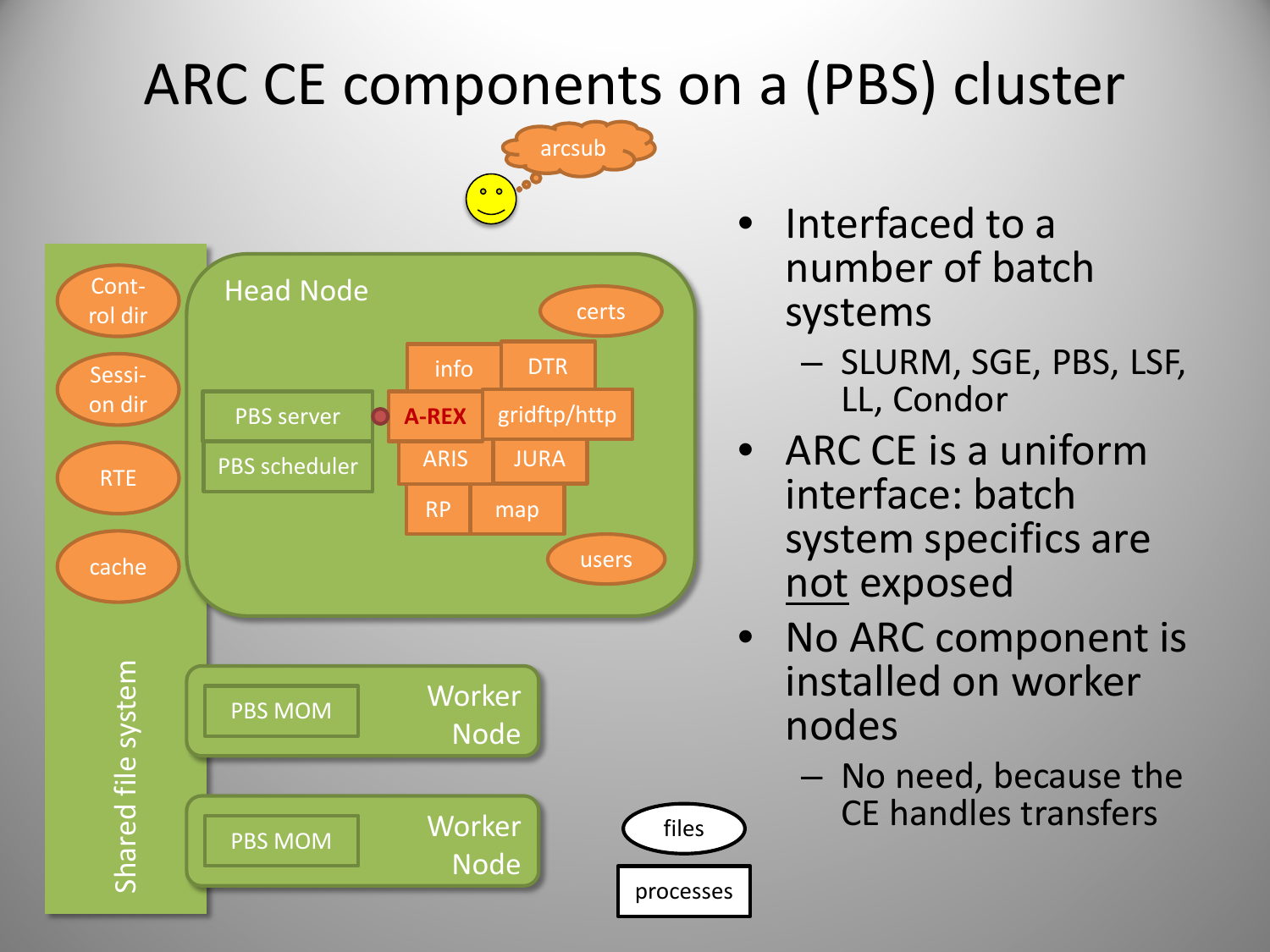### Step 3: formulate job description

- 37 attributes to find best matching cluster
- Job description language: whatever users like, internally ADL-like

| Job attribute                      | <b>Example</b>                                          |
|------------------------------------|---------------------------------------------------------|
| <b>Application environments</b>    | /APPS/HEP/ATLAS-20.1.0.1<br>/ENV/GLITE<br>/ENV/FULLNODE |
| Main executable (binary or script) | Findhiggs.py                                            |
| Arguments of executable            | -i input.root -o output.root                            |
| Input files                        | srm://srm.infn.it/atlas/2012/file1.root                 |
| <b>Output files</b>                | srm://srm.ndgf.org/atlas/ulf/higgs.root                 |
| Number of slots per job*           | 36                                                      |
| Queue name (bad practice)          | mpi jobs                                                |
| Time (or benchmark), memory, disk  | numbers (or benchmark name, e.g. HS06)                  |
| Standard input/output/error        | stdout.txt                                              |
| and many others                    |                                                         |

*\* Interpretation of "slot" depends on batch system !*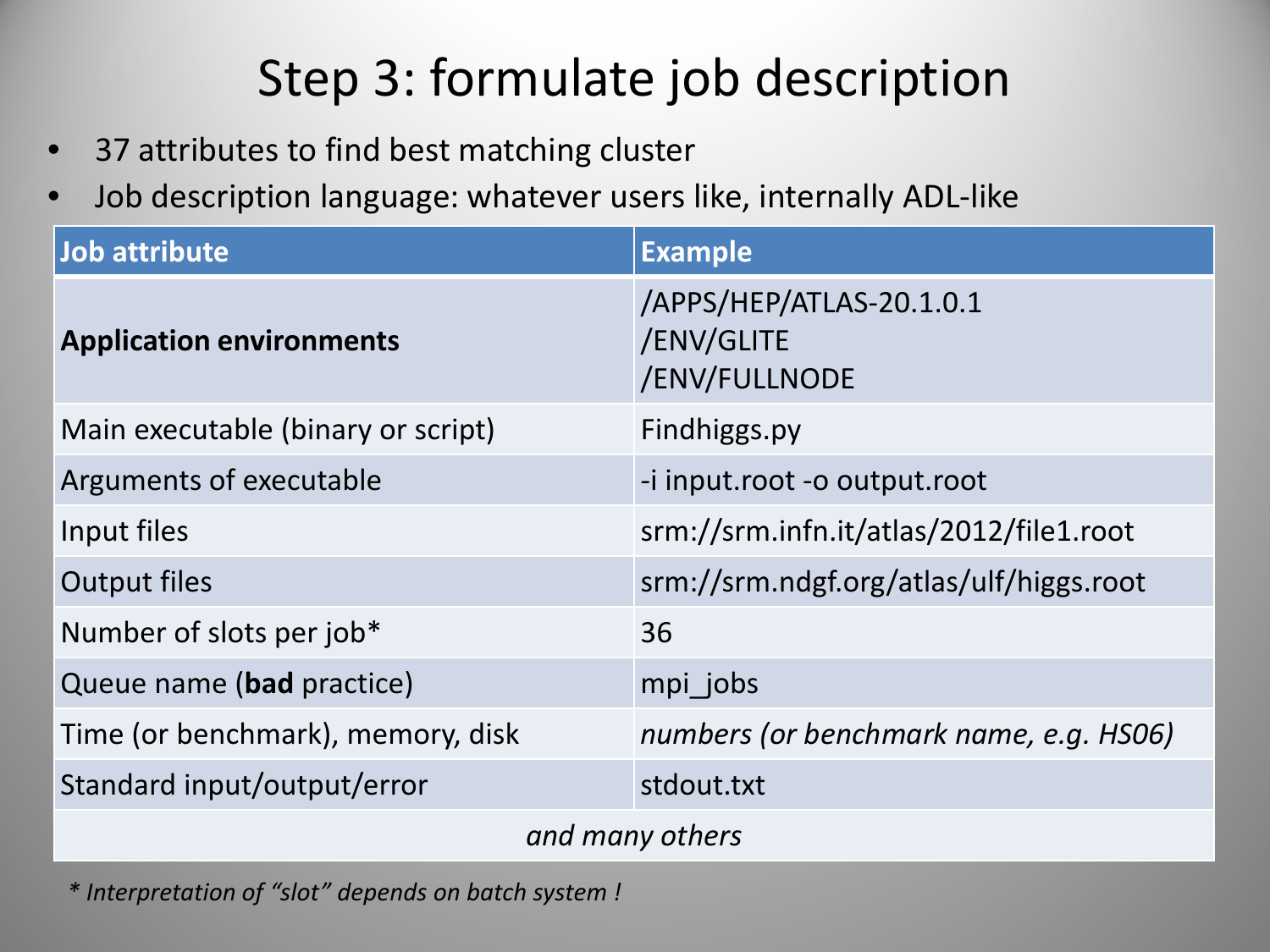## Step 3a: understand Runtime Environment (RTE) concept

- Application environment is formalised as "Runtime Environment" (similar concepts exist in other CEs)
- Runtime Environment can encapsulate not just application software, but also:
	- Batch system peculiarities
	- Hardware aspects
	- Can even emulate gLite WN
- It is just a shell script
	- For many RTEs, namespaces are

Requested RTE script is called by A-REX 3 times:

First call with argument "0" is made before the the batch job submission script is written on the frontend

Second call is made with argument "1" just prior to execution of the user specified executable on the node



handy Kits, handspaces are **the contract of the Third "clean-up" call is made with**<br>thandy argument "2" after the user specified executable has returned on the node.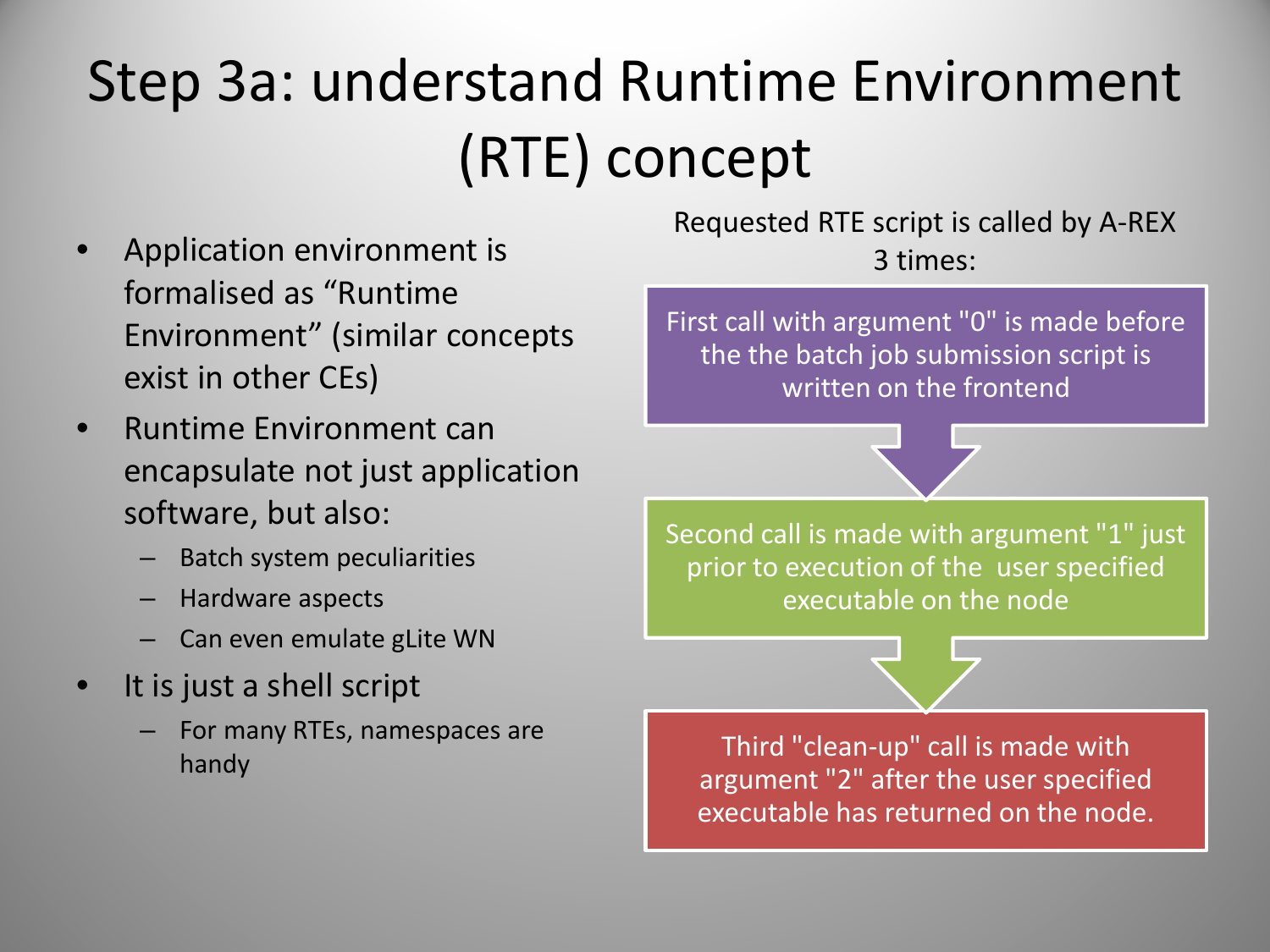#### Example: how to make jobs to use 4 cores per node (for PBS)

#### **Good way: RTE script**

#### **Bad way: special queue**

```
user@host# cat RESERVE_4_CORES
#!/bin/sh
case "$1" in
0)
   export joboption_nodeproperty_0="ppn=4"
```

```
 ;;
1)
```

```
 # Nothing to do
```
 ;; 2) # Nothing to do  $\mathcal{L}$ 

```
*)
      return 1;;
```
esac

- Add line to job description file: (runtimeenvironment= "RESERVE\_4\_CORES")
- As many RTE scripts as needed

```
user@host# cat arc.conf
```

```
[queue/mpi_jobs]
```
…..

.....

```
queue node string="ppn=4"
```
- Add line to job description file: (queue=mpi\_jobs)
- And so on, introduce a new queue for every imaginable configuration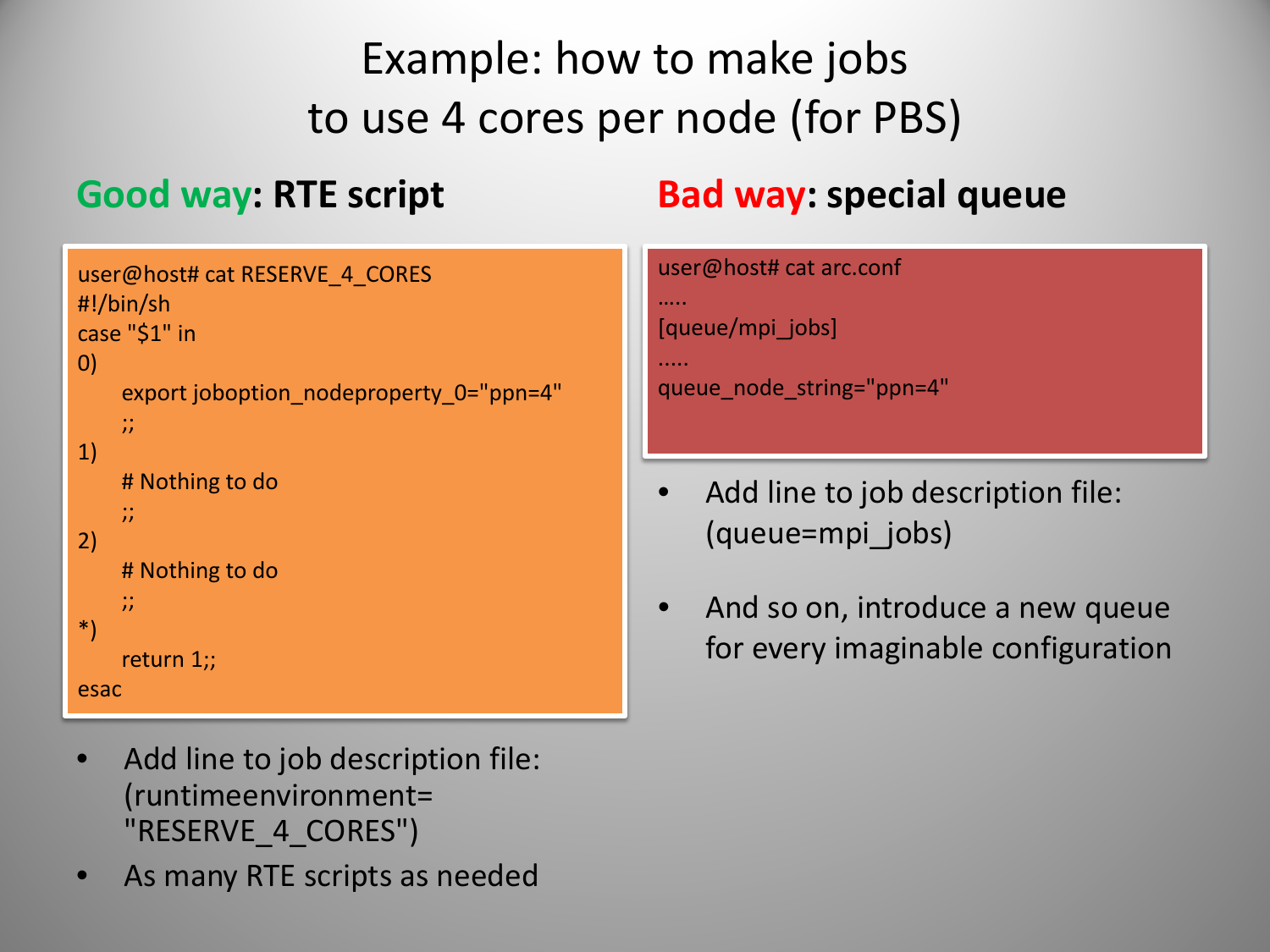# Sysadmins' opinion of RTEs

- In practice is the only way to make parallel/multi-core applications work in heterogeneous clusters
- No need to transfer executable, loader or libraries
- Possibility to build clusters which allow execution of specified applications only
- Better application performance with architecture specific optimizations
- Initialization of environment variables and paths, i.e. providing standard environment for executables submitted by user
- Version management
- Logistical problem:
	- Who/how keeps track of all RTEs?
		- Currently, just a Web page